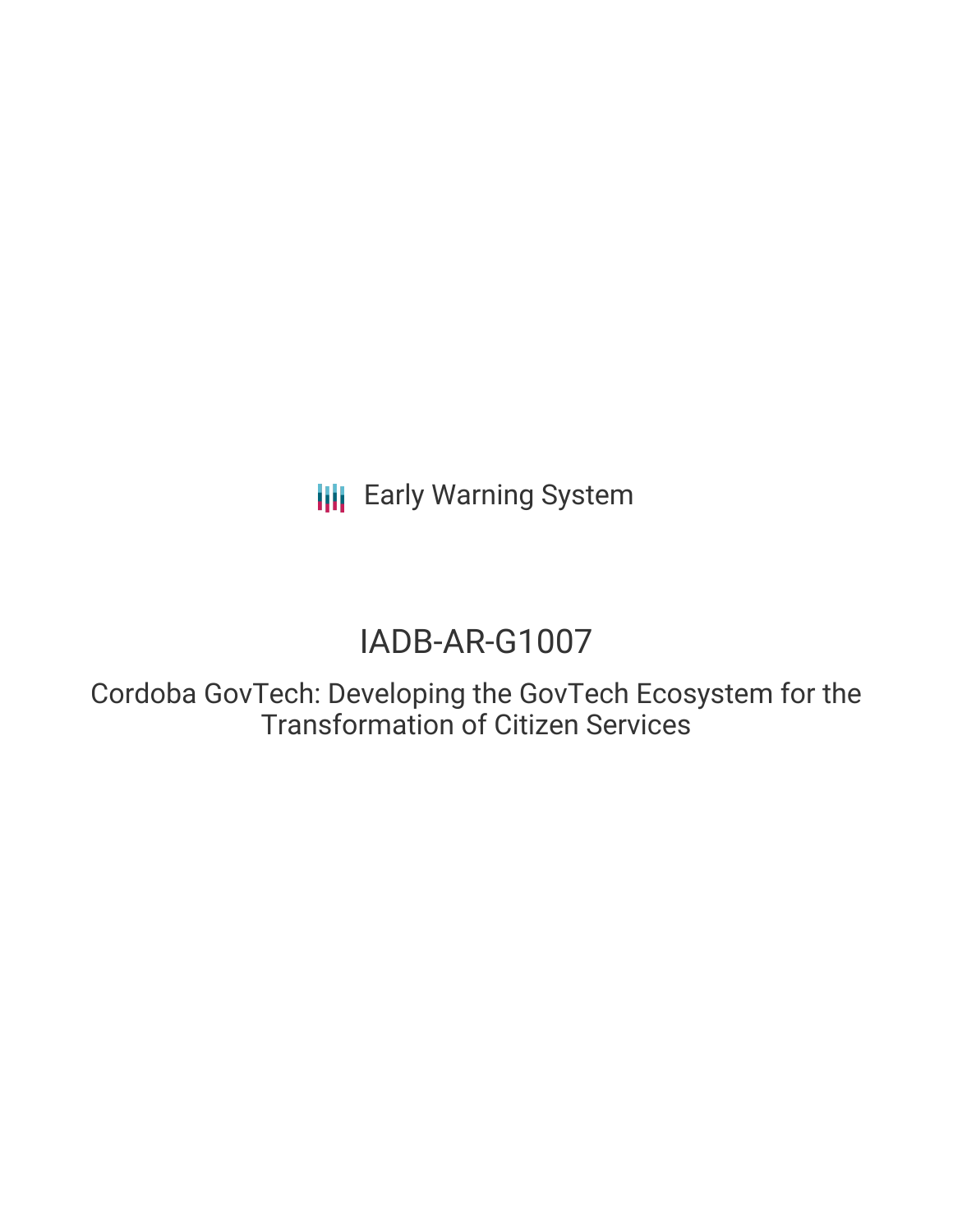

## **Quick Facts**

| <b>Countries</b>               | Argentina                              |
|--------------------------------|----------------------------------------|
| <b>Specific Location</b>       | Province of Córdoba                    |
| <b>Financial Institutions</b>  | Inter-American Development Bank (IADB) |
| <b>Status</b>                  | Active                                 |
| <b>Bank Risk Rating</b>        | C                                      |
| <b>Voting Date</b>             | 2021-11-29                             |
| <b>Borrower</b>                | Government of Argentina                |
| <b>Sectors</b>                 | Law and Government                     |
| <b>Investment Type(s)</b>      | Grant                                  |
| <b>Investment Amount (USD)</b> | $$0.60$ million                        |
| <b>Grant Amount (USD)</b>      | $$0.60$ million                        |
| <b>Project Cost (USD)</b>      | $$4.05$ million                        |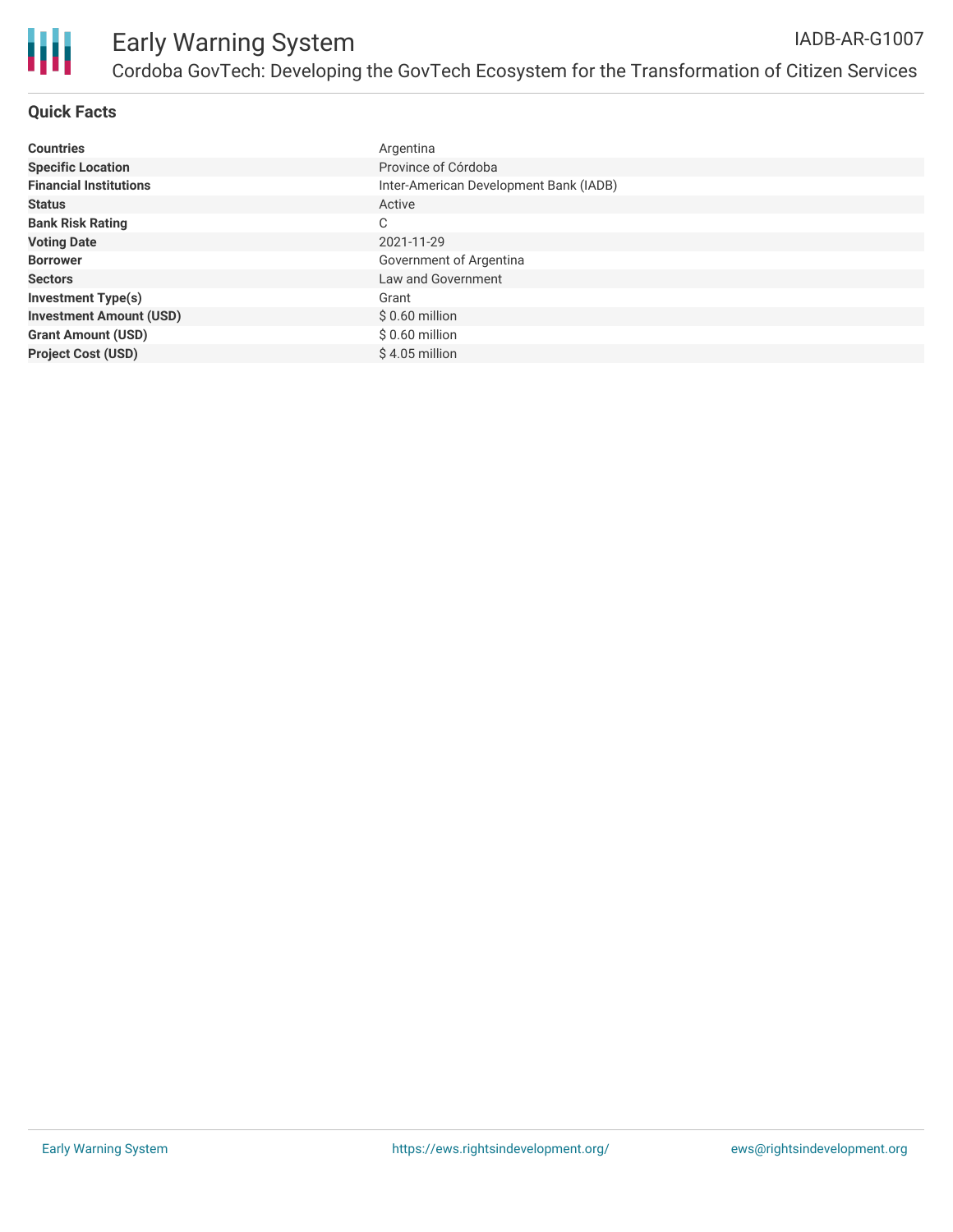

## **Project Description**

According to the Bank´s website, the objective of the project is to support the development of the GovTech innovation ecosystem in Cordoba through the promotion of innovative collaboration between Technology Based Enterprises, innovative SMEs, entrepreneurial support institutions and the public sector, which will allow generating solutions that improve services to citizens.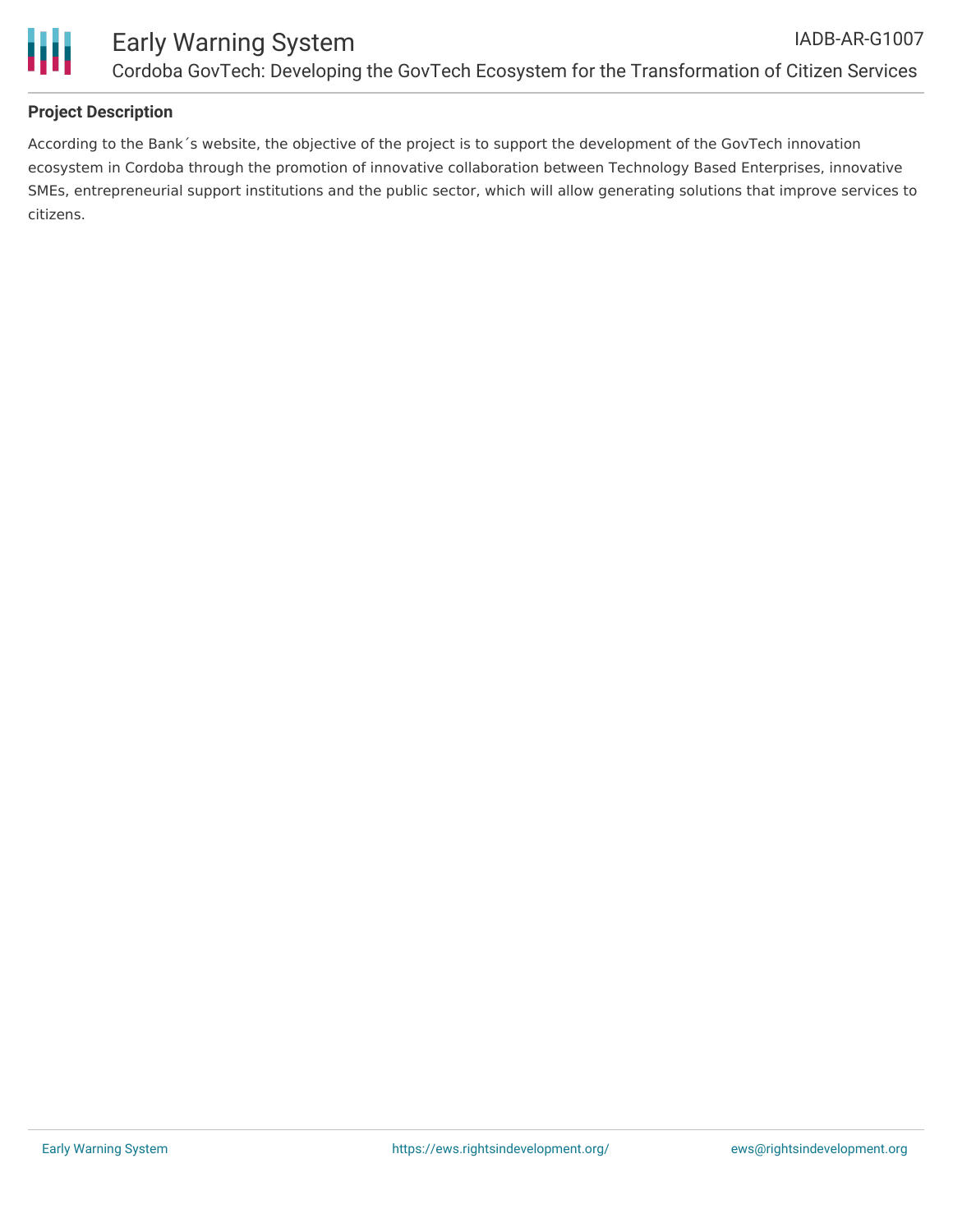

#### **Investment Description**

• Inter-American Development Bank (IADB)

The description of investment type was not available at the time of the snapshot.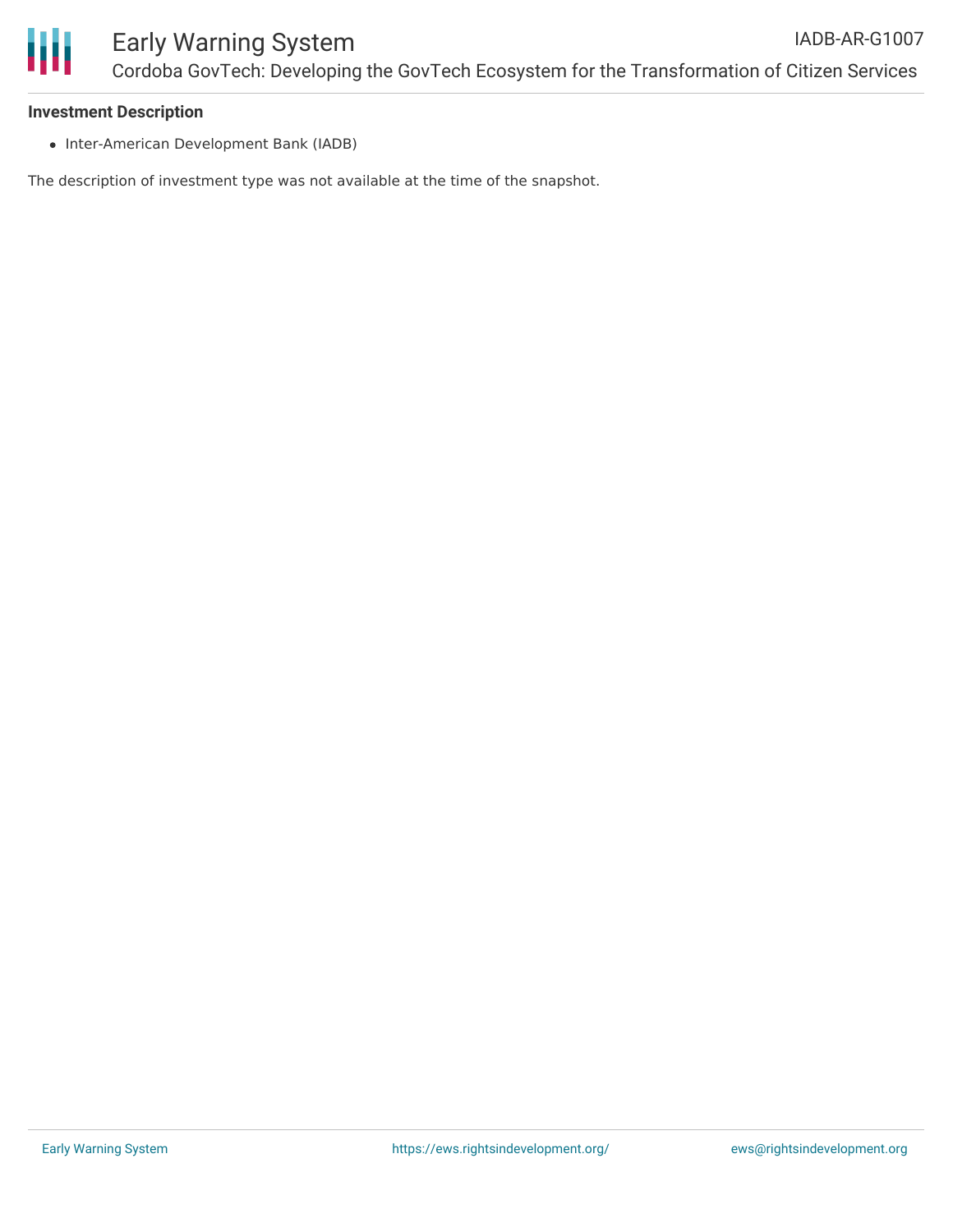

# **Contact Information**

Project contacts not available at the time of disclosure.

# ACCOUNTABILITY MECHANISM OF IADB

The Independent Consultation and Investigation Mechanism (MICI) is the independent complaint mechanism and fact-finding body for people who have been or are likely to be adversely affected by an Inter-American Development Bank (IDB) or Inter-American Investment Corporation (IIC)-funded project. If you submit a complaint to MICI, they may assist you in addressing the problems you raised through a dispute-resolution process with those implementing the project and/or through an investigation to assess whether the IDB or IIC is following its own policies for preventing or mitigating harm to people or the environment. You can submit a complaint by sending an email to MICI@iadb.org. You can learn more about the MICI and how to file a complaint at http://www.iadb.org/en/mici/mici,1752.html (in English) or http://www.iadb.org/es/mici/mici,1752.html (Spanish).